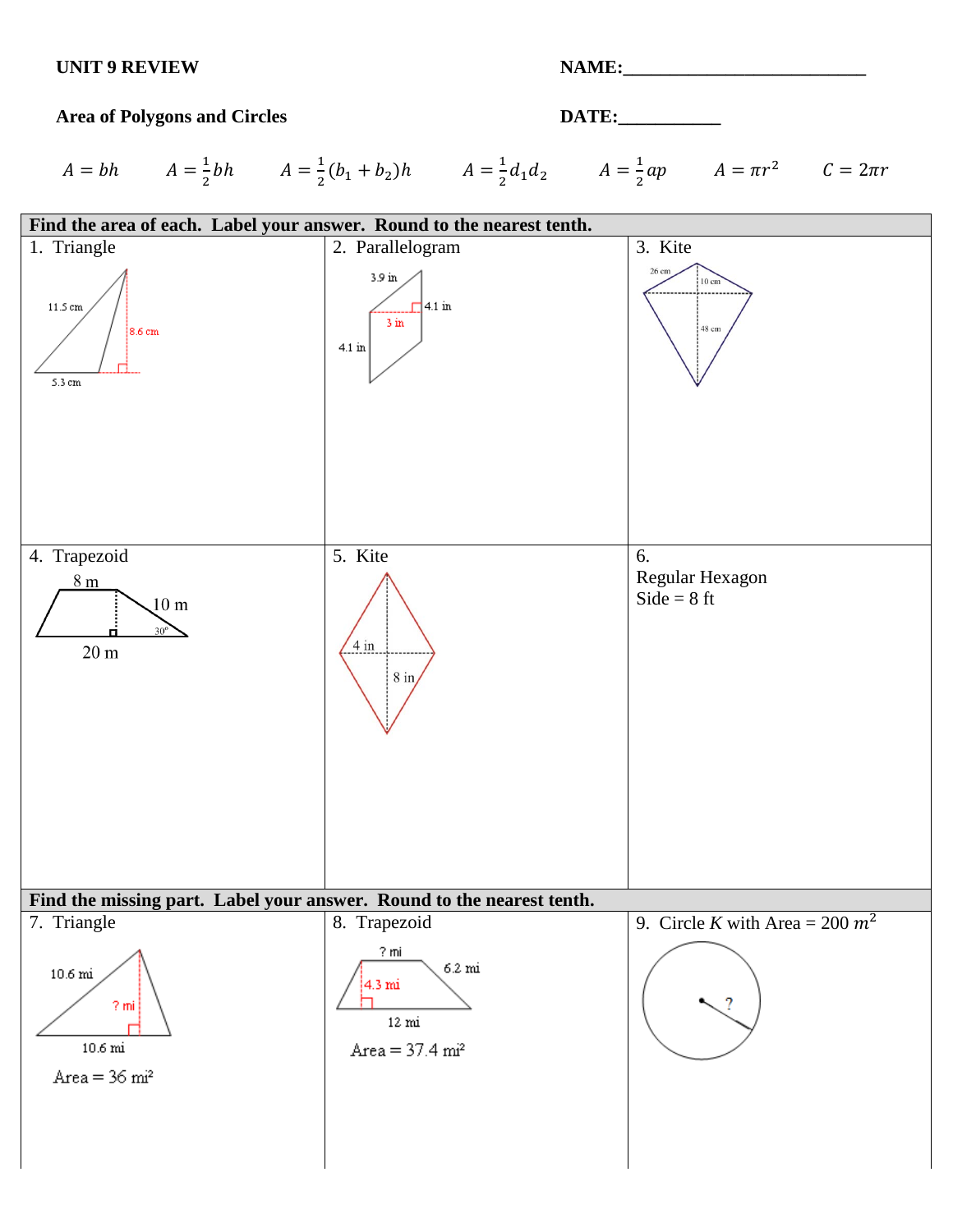| Find the area of the sector. Round to nearest tenth.                | Find the area of the segment. Round to nearest tenth. |
|---------------------------------------------------------------------|-------------------------------------------------------|
| 10.<br>17 <sub>m</sub><br>$120*$                                    | 11.<br>$6 \text{ cm}$                                 |
| Find the circumference. Leave in terms of pi.                       | Find the length of each arc. Leave in terms of pi.    |
| 12.                                                                 | 13.                                                   |
| $12 \text{ mi}$                                                     | $135^\circ$<br>9m                                     |
| Find the measure of the central angle.                              | Find the measure of the arc.                          |
| Assume lines that appear to be diameters are.<br>14.                | Assume lines that appear to be diameters are.<br>15.  |
|                                                                     |                                                       |
| $m\angle M l N$<br>J<br>$66^\circ$<br>Κ<br>1<br>∤7s°<br>N<br>L<br>М | mHF<br>$G_{-40^{\circ}}$<br>Н<br>65°<br>Ε<br>D        |